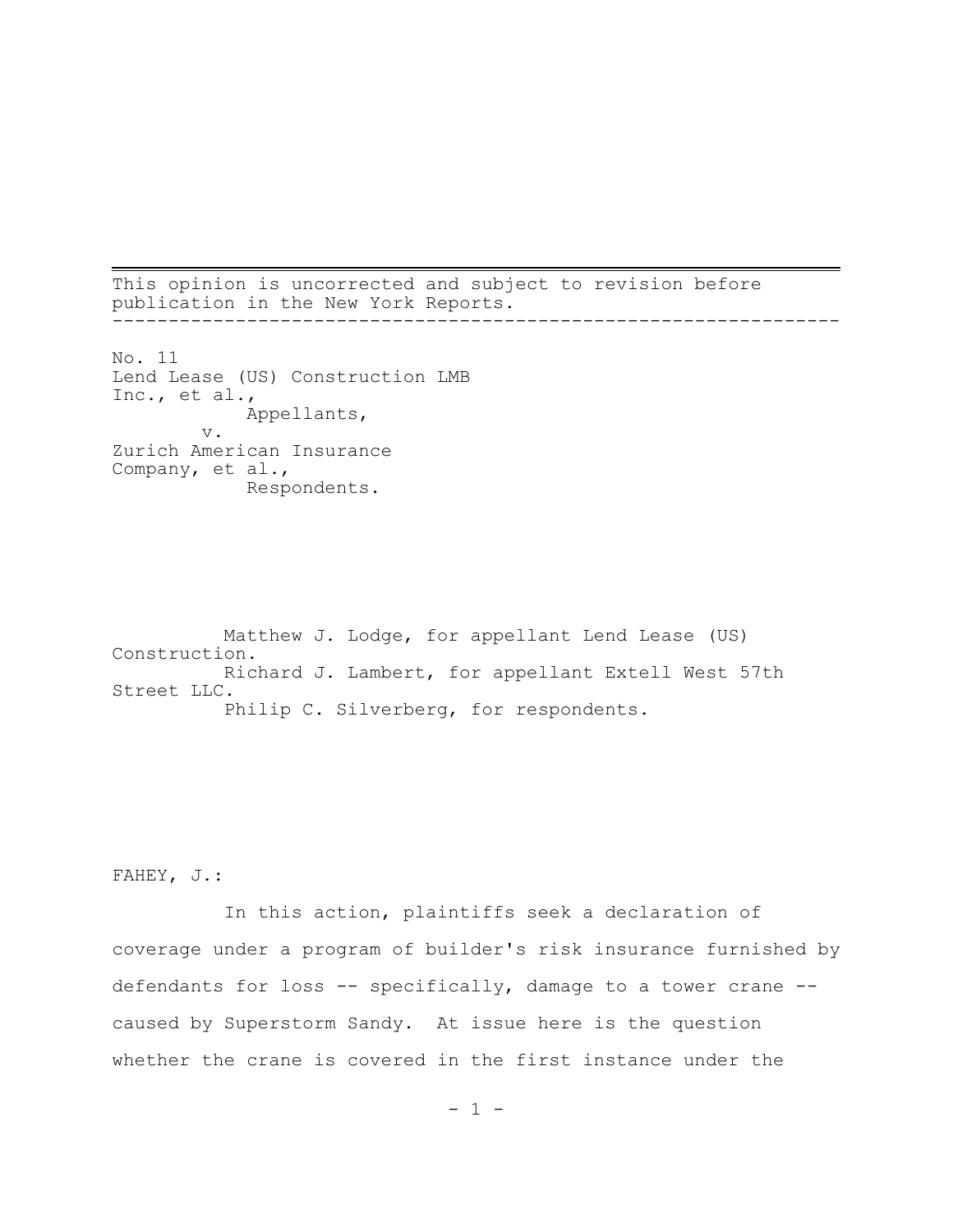insurance provided for temporary works and, if so, whether the contractor's tools exclusion defeats that initial grant of coverage. Also at issue -- and critical to our analysis -- is the question whether the contractor's tools exclusion is ineffective because it would render the coverage granted in the first instance for temporary works illusory. Assuming that the policy contains coverage for the crane in the first instance, we conclude that the contractor's tools exclusion would defeat that coverage, and that such exclusion does not render the coverage afforded under the temporary works provision of the policy illusory. We therefore affirm the Appellate Division order granting summary judgment declaring that defendants have no obligation to provide coverage for the subject loss under the policy.

I.

In October 2012, plaintiff Extell West 57th Street LLC (Extell) was constructing a 74-story skyscraper -- commonly known as the One57 Building -- at 157 West 57th Street in Manhattan. Extell had retained plaintiff Lend Lease (US) Construction LMB Inc. (Lend Lease) to act as the construction manager for that project and, in that capacity, Lend Lease had contracted with nonparty Pinnacle Industries II, LLC (Pinnacle) for certain structural concrete work with respect to that endeavor. Pursuant to its contract with Lend Lease, Pinnacle was to furnish and install, among other things, two diesel fuel tower cranes.

- 2 - No. 11

 $- 2 -$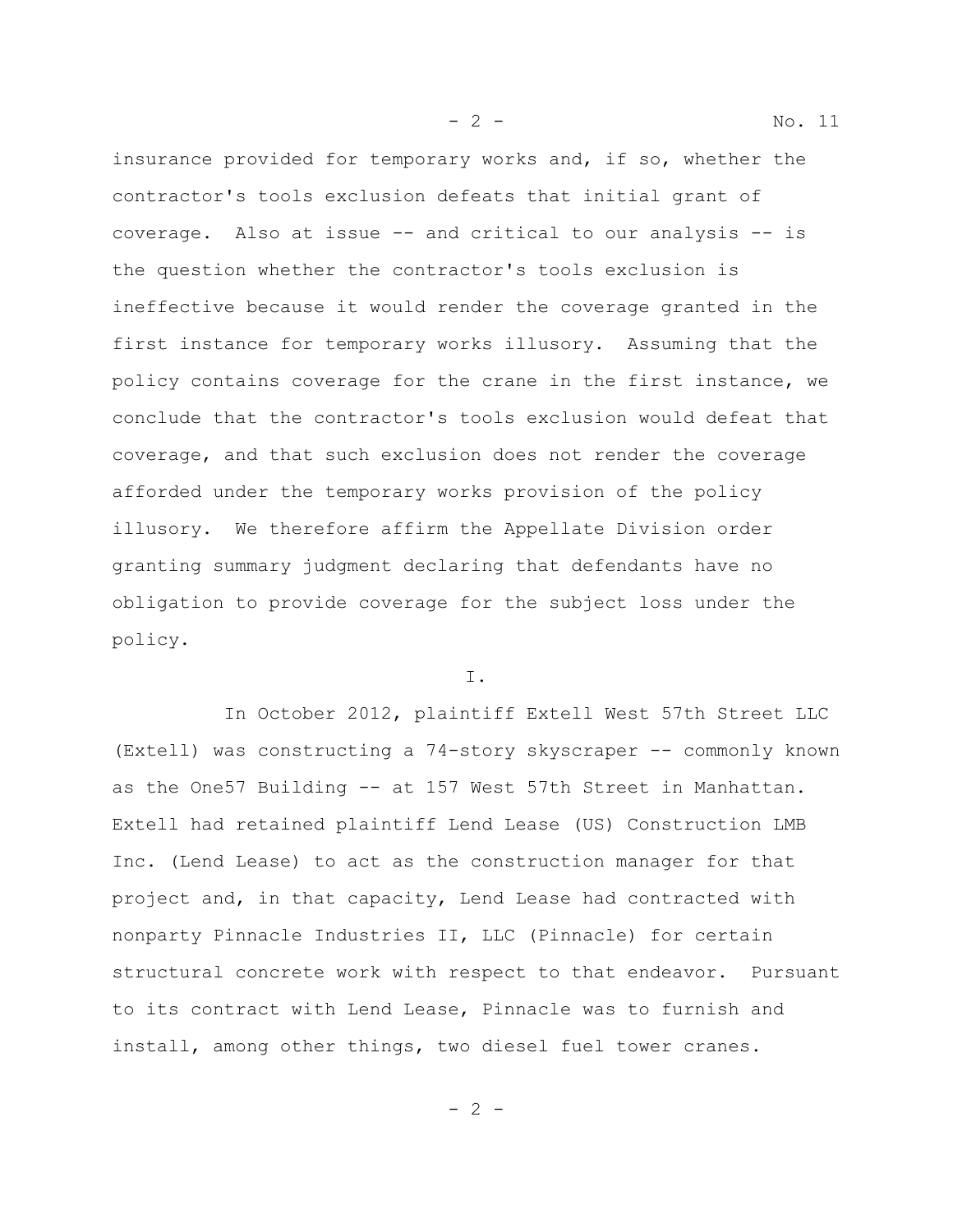Only one of those cranes is at issue here. That crane was installed on a reinforced slab on the 20th floor of the building and, once all other trade work was completed at the project, it was to be dismantled and removed from the site. Several components of the crane, including beams cast into the slab and materials reinforcing the locations at which the crane was "tied" to the building as it arose next to that edifice, were designed to permanently remain part of the building upon the completion of construction.

By October 29, 2012, the crane had risen approximately 750 feet from its base. On that day, Superstorm Sandy made landfall in the New York City area. One of the most dramatic images of that landfall depicts the damage caused to the crane when the boom of the crane collapsed in high winds and teetered precariously from a height equal to the top of the building. Afterwards, "[t]he . . . blocks [surrounding the building] were evacuated for six days and the crisis became a riveting symbol of the city's wounded infrastructure" (Charles V. Bagli, As Crane Hung in the Sky, a Drama Unfolded to Prevent a Catastrophe Below, New York Times, Nov. 6, 2012 [available at: http://www.nytimes.com/2012/11/07/nyregion/drama-behind-securingcrippled-crane-in-manhattan.html]).

At the time of that incident, Extell was the named insured on a program of builder's risk insurance containing coverage in the amount of \$700 million, that is, the total

- 3 -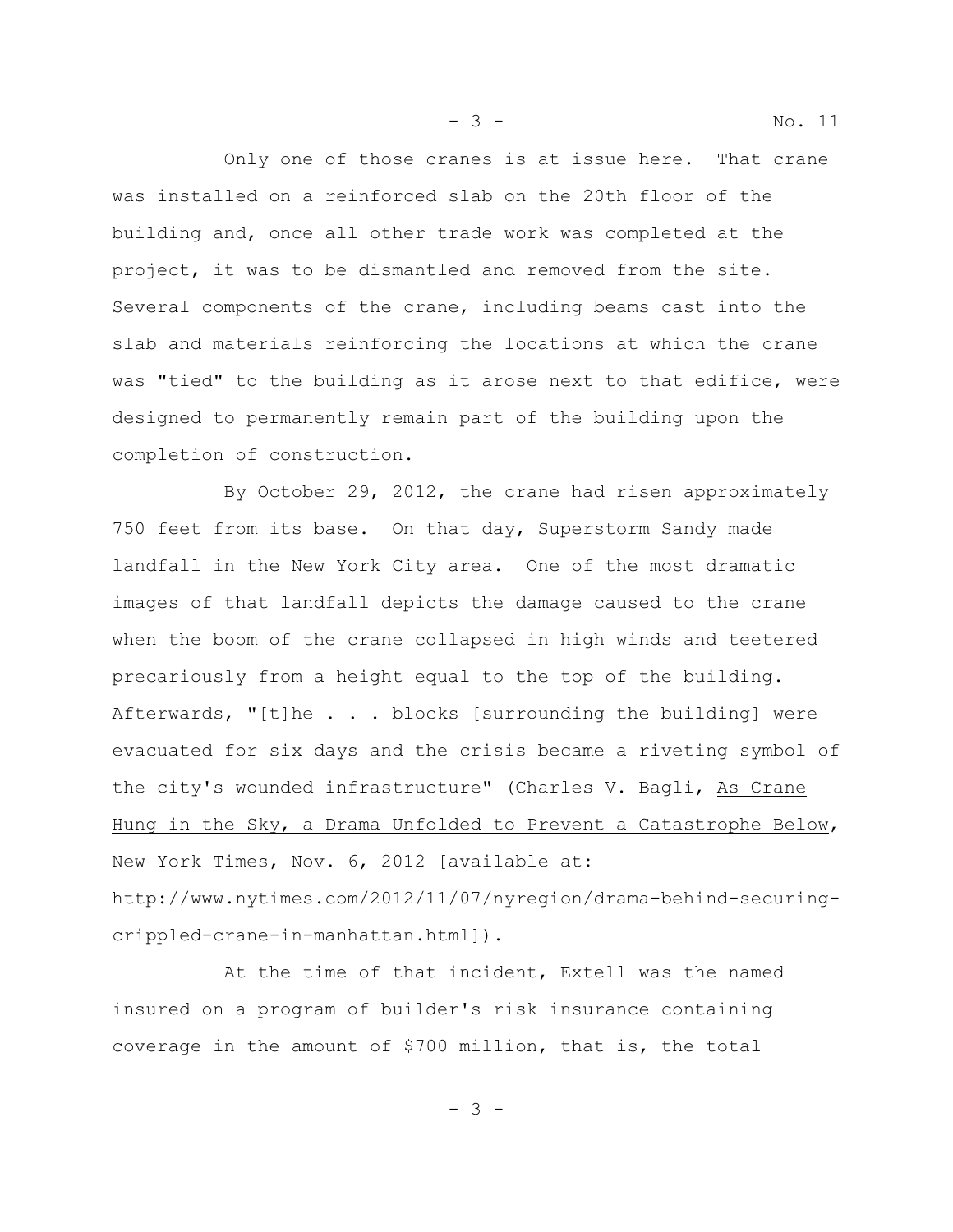estimated cost of the project. The program is referred to as the "policy," but it actually is an amalgamation of five separate insurance contracts, each of which was issued by a different defendant-insurer and each of which covers a different percentage of the aggregate risk. Defendant Zurich American Insurance Company assumed half of the aggregate risk and furnished the "lead" policy with respect to that exposure.

At issue in this action is whether the policy covers damages sustained by Extell (the named insured) and Lend Lease (an additional insured) resulting from the weather-related harm to the crane.<sup>1</sup> That determination turns on whether the crane is covered under the policy in the first instance and, if so, whether the policy's contractor's tools, machinery, plant and equipment exclusion (generally, contractor's tools exclusion) defeats that coverage. $2$ 

Following defendants' denial and disclaimer of coverage with respect to this matter,<sup>3</sup> plaintiffs commenced this action

- 4 - No. 11

Specifically, plaintiffs sought coverage for "costs relat[ing] directly to stabilizing, removing, and replacing the damaged crane."

Detailed analyses of the relevant parts of the policy's insuring clause and contractor's tools exclusion appear in sections II and III of this opinion. Here, it bears noting only that the question whether the policy contains coverage in the first instance for the crane turns in part on whether the crane is a "temporary work," as that phrase is incorporated in the insuring clause.

After plaintiffs provided timely notice of their purported losses, defendants denied and disclaimed coverage for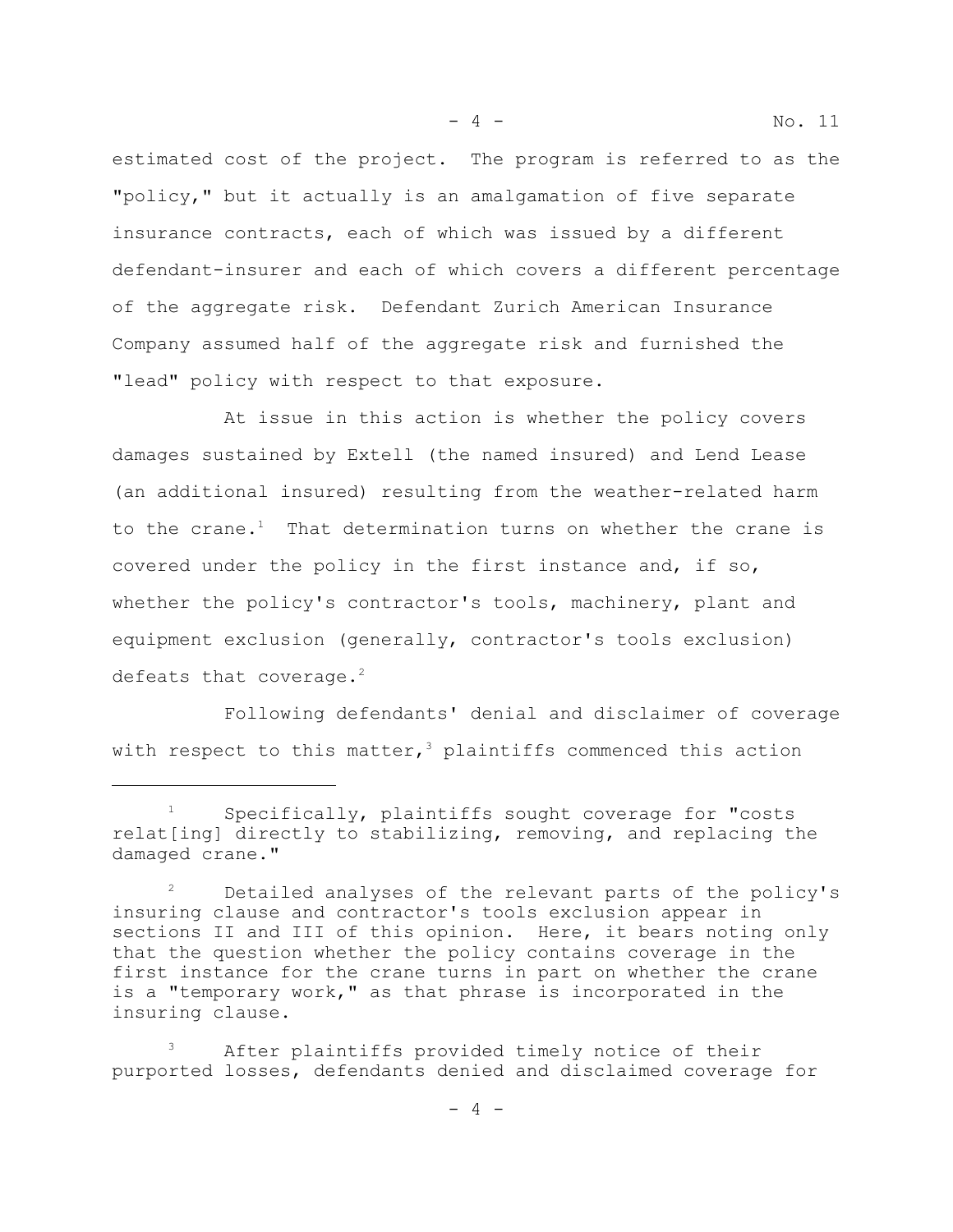seeking, among other things, a declaration that the crane is covered property under the policy, and that coverage for the crane is not subject to any policy exclusion.

- 5 - No. 11

Supreme Court entered an order denying the competing motions and cross motions for summary judgment that eventually were filed with respect to that coverage question, ruling that there is an issue of fact whether the contractor's tools exclusion defeats coverage for the subject loss. On appeal, however, the Appellate Division -- with two Justices dissenting -- modified that order by granting defendants' cross motions for summary judgment and declaring "that defendants have no obligation to provide coverage under the . . . policy" (136 AD3d 52, 61 [1st Dept 2015]). The court held that "the . . . crane was integral, not 'incidental to the project,' and therefore does not fall within the [policy's] definition of Temporary Works" (id. at 54). "Even if the . . . crane fell within the definition of Temporary Works," the court added, "the contractor's tools . . . exclusion would be applicable and . . . enforceable" (id.).

By contrast, the dissenters would have affirmed Supreme Court's order, reasoning that there is an issue of fact whether the policy contains coverage for the crane in the first instance (see id. at 69 [Mazzarelli, J.P., and Richter, J., dissenting]),

those claims through a joint letter. There, defendants maintained that the policy does not cover the subject loss in the first instance and that, even if such coverage exists, it is defeated by the contractor's tools exclusion.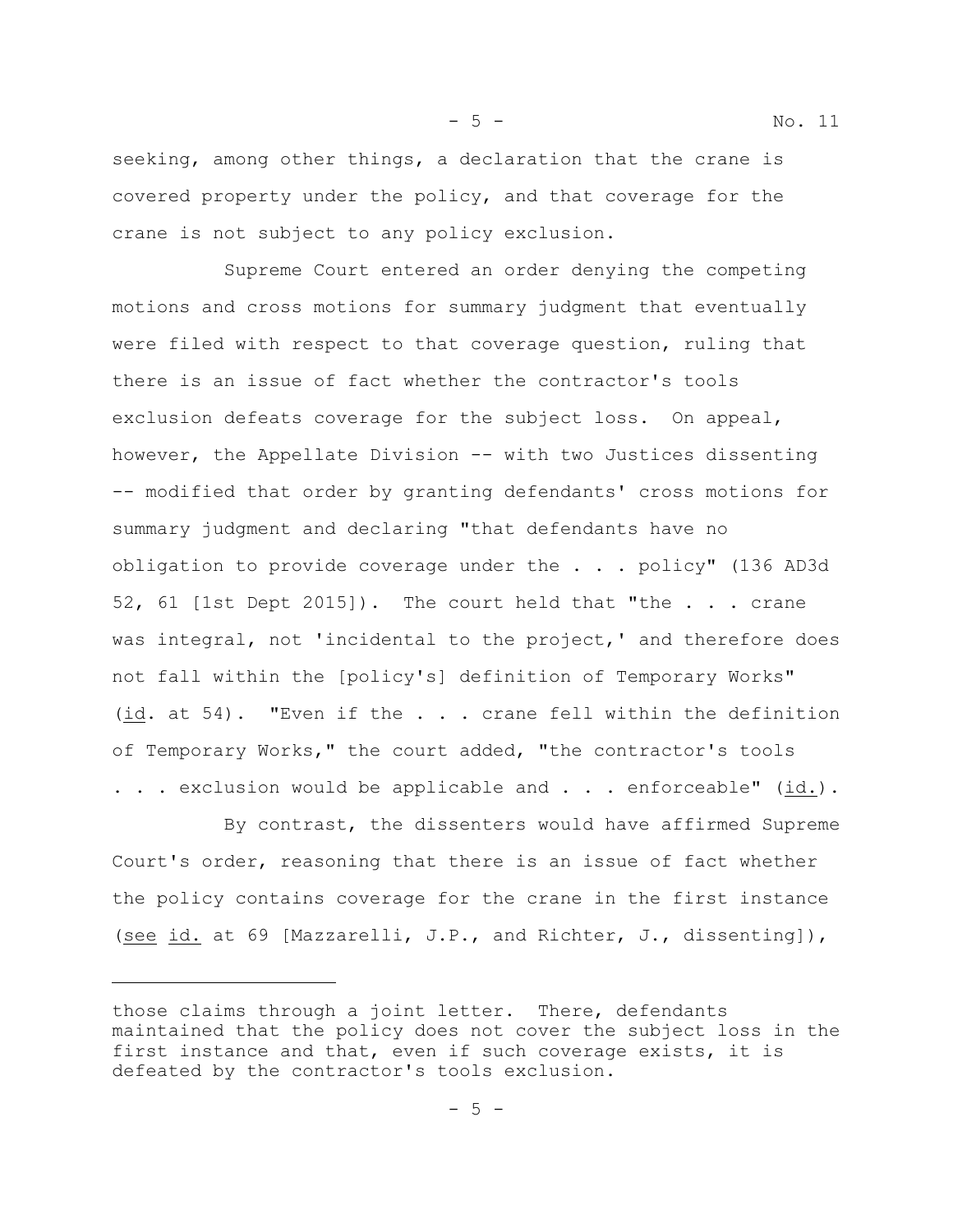- 6 - No. 11

and that, although the contractor's tools exclusion pertains to the crane, such exclusion is unenforceable because to apply that exclusion here "would be to render coverage for temporary works illusory" (id. at 70). In essence, the dissenters concluded that the application of the contractor's tools exclusion effectively would defeat all of the coverage granted in the first instance by the policy's temporary works provision, and that such exclusion therefore is unenforceable as a matter of public policy.

Plaintiffs appeal to this Court as of right (see CPLR 5601 [a]), and we now affirm the Appellate Division order.

II.

"In determining a dispute over insurance coverage, we first look to the language of the policy" (Consolidated Edison Co. of N.Y., Inc. v Allstate Ins. Co., 98 NY2d 208, 221 [2002]; see Matter of Viking Pump, Inc., 27 NY3d 244, 257 [2016]). "As with the construction of contracts generally, unambiguous provisions of an insurance contract must be given their plain and ordinary meaning, and the interpretation of such provisions is a question of law for the court" (Vigilant Ins. Co. v Bear Stearns Cos., Inc., 10 NY3d 170, 177 [2008] [internal quotation marks omitted]; see Viking Pump, 27 NY3d at 257; Selective Ins. Co. of Am. v County of Rensselaer, 26 NY3d 649, 655 [2016]). Of course, where "the policy may be reasonably interpreted in two conflicting manners, its terms are ambiguous" (Matter of Mostow v State Farm Ins. Cos., 88 NY2d 321, 326 [1996]), and "any

- 6 -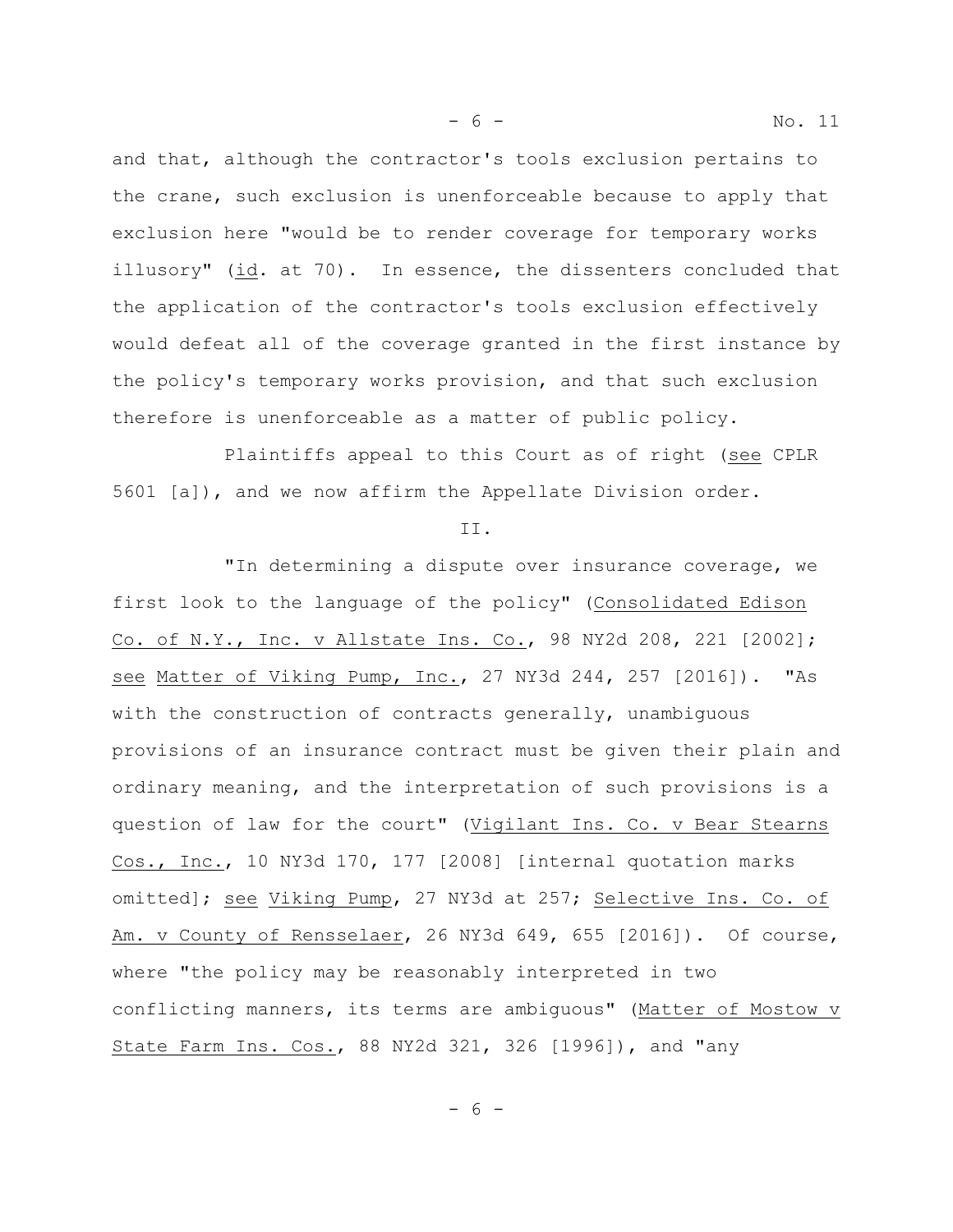ambiguity must be construed in favor of the insured and against the insurer" (White v Continental Cas. Co., 9 NY3d 264, 267 [2007]; see Federal Ins. Co. v International Bus. Machs. Corp., 18 NY3d 642, 646 [2012]).

The question whether the policy covers the crane in the first instance turns on our interpretation of language germane to the policy's insuring agreement. $4$  On this point the parties dispute whether the crane is a "temporary  $\ldots$  structure" within the meaning of the policy, and whether the crane was "incidental

"[a]ll scaffolding (including scaffolding erection costs), formwork, falsework, shoring, fences, and temporary buildings or structures, including office and job site trailers, all incidental to the project, the value of which has been included in the estimated **TOTAL PROJECT VALUE\*** of the **INSURED PROJECT\*** declared by the Named Insured."

For its part, the phrase "total project value" is defined as

"[t]he total value of **PROPERTY UNDER CONSTRUCTION\***, **TEMPORARY WORKS\***, existing structures (when endorsed to the Policy) and **LANDSCAPING MATERIALS\***, plus labor costs that will be expended in the **INSURED PROJECT\***, plus site general conditions, construction management fees, and contractor's profit and overhead, all as stated in the Declarations."

<sup>&</sup>lt;sup>4</sup> The insuring clause provides that, "[s]ubject to the terms, exclusions, limitations and conditions contained [therein, the policy] insures against all risks of direct physical loss of or damage to Covered Property while at the location of the **INSURED PROJECT\*** . . . ." The policy defines "covered property" as "the insured's interest in," among other things, "temporary works." The phrase "temporary works," in turn, means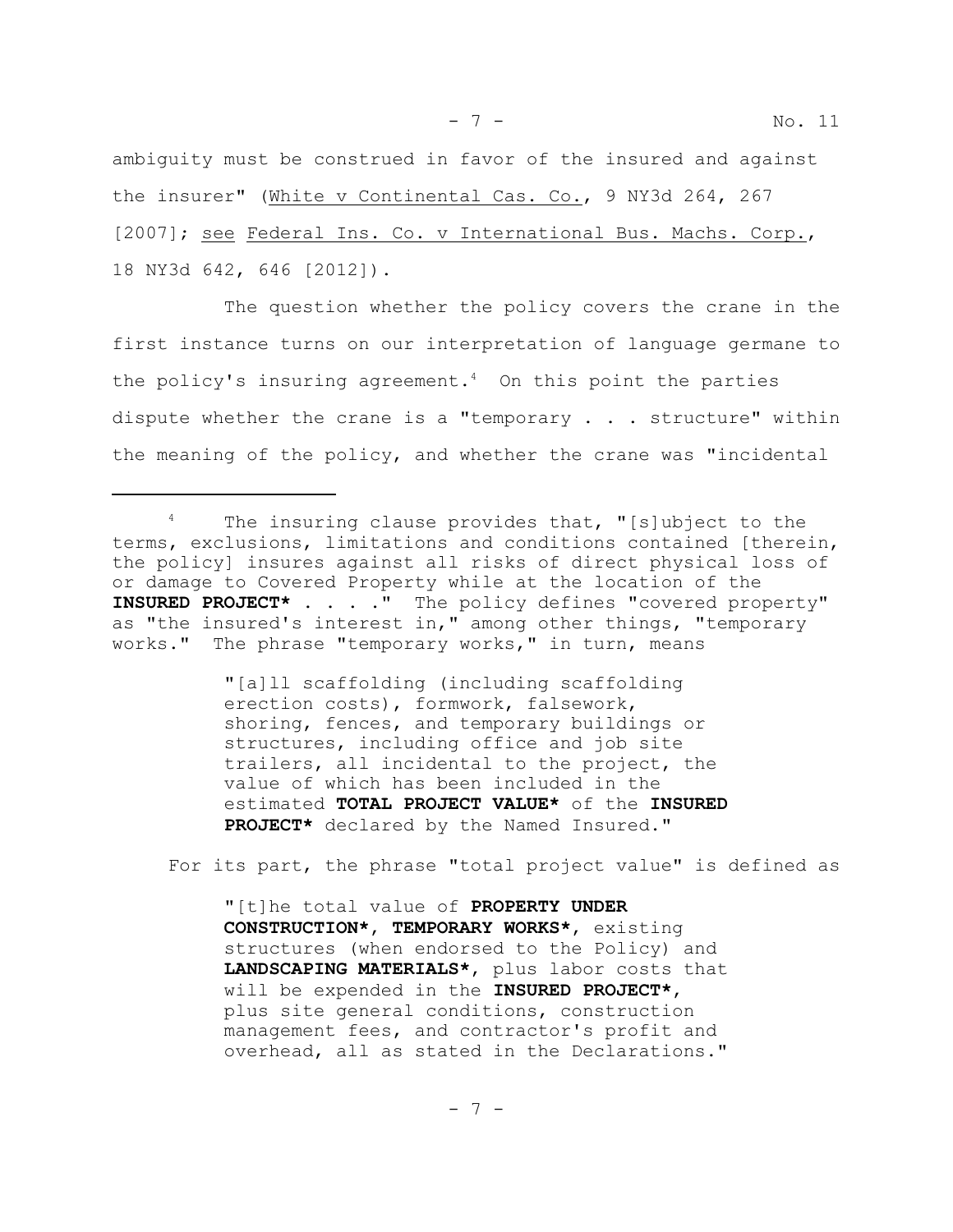to the project."<sup>5</sup> We conclude that the crane was a "structure" (see Lewis-Moors v Contel of N.Y., 78 NY2d 942, 943 [1991] [defining "structure" as including "any production or piece of work artificially built up or composed of parts joined together in some definite manner"]; see Joblon v Solow, 91 NY2d 457, 464 [1998] [same]; see also Merriam-Webster's Collegiate Dictionary 1238 [11th ed 2003] [defining "structure" as "something (as a building) that is constructed"]). We further conclude that the crane was "temporary" in that it was anchored and tied to the building only "during construction" and was to be "removed when . . . no longer needed." Similarly, we conclude that the parties' additional dispute as to whether the crane was "incidental to the project" is of no moment. The principal purpose of the project was the construction of the building, not the crane, and the installation and disassembly of the crane were merely incidental steps toward the completion of that edifice.

- 8 - No. 11

The parties also dispute whether the value of the crane was disclosed as part of the "total project value," another requirement for coverage.<sup>6</sup> On this record, we cannot make that

 $5$  To the extent the crane is not a "temporary . . . structure" and was not "incidental to the project," it would not constitute a "temporary work" within the policy and therefore would not be covered thereunder.

To the extent the value of the crane was not disclosed as part of the "total project value," the crane would not constitute a "temporary work" within the policy and therefore would not be covered thereunder.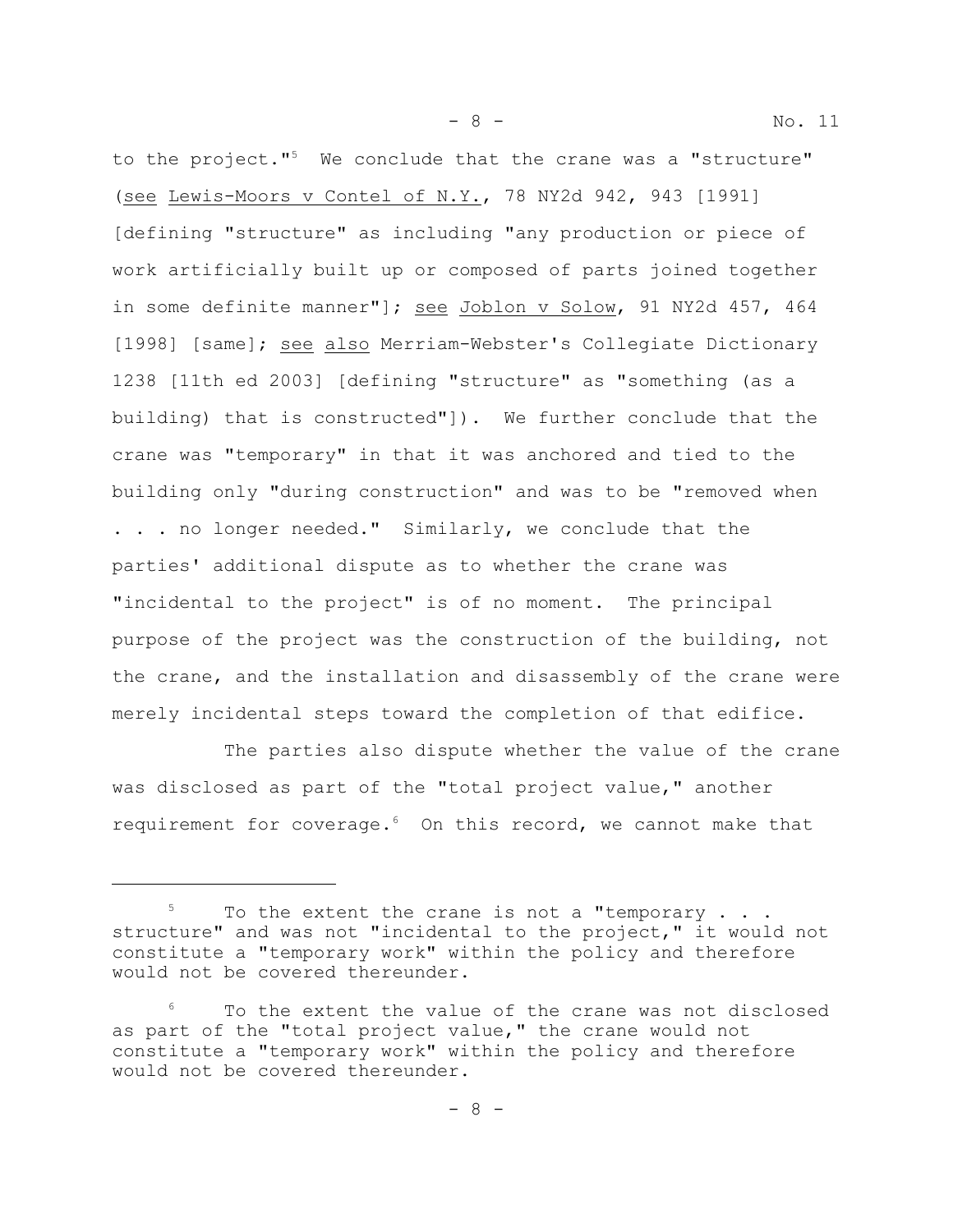determination as a matter of law. The evidence submitted with respect to the "total project value" question includes an affidavit of a Lend Lease executive, who averred that the actual market value of the crane was impliedly, but not expressly, disclosed to defendants as required for the crane to constitute a "temporary work" -- and, therefore, "covered property" -- within the meaning of the policy. Consequently, we agree with the dissenters at the Appellate Division to the extent they concluded that there is a triable issue of fact whether there is coverage for the subject loss in the first instance (see 136 AD3d at 71-72 [Mazzarelli, J.P., and Richter, J., dissenting]; see also Platek v Town of Hamburg, 24 NY3d 688, 694 [2015] ["it is the insured's burden to establish the existence of coverage"]; see generally Zuckerman v City of New York, 49 NY2d 557, 562 [1980]).

## III.

Although we depart from the Appellate Division order by concluding that there is an issue of fact whether the policy contains coverage for the subject loss in the first instance, we nevertheless reach the same result as that court. Namely, we conclude that there is no coverage for that loss under the policy because any coverage afforded by that contract in the first instance is defeated by the contractor's tools exclusion. That exclusion provides that

> "[t]h[e] Policy does not insure against loss or damage to . . . Contractor's tools, machinery, plant and equipment including spare parts and accessories, whether owned,

- 9 - No. 11

- 9 -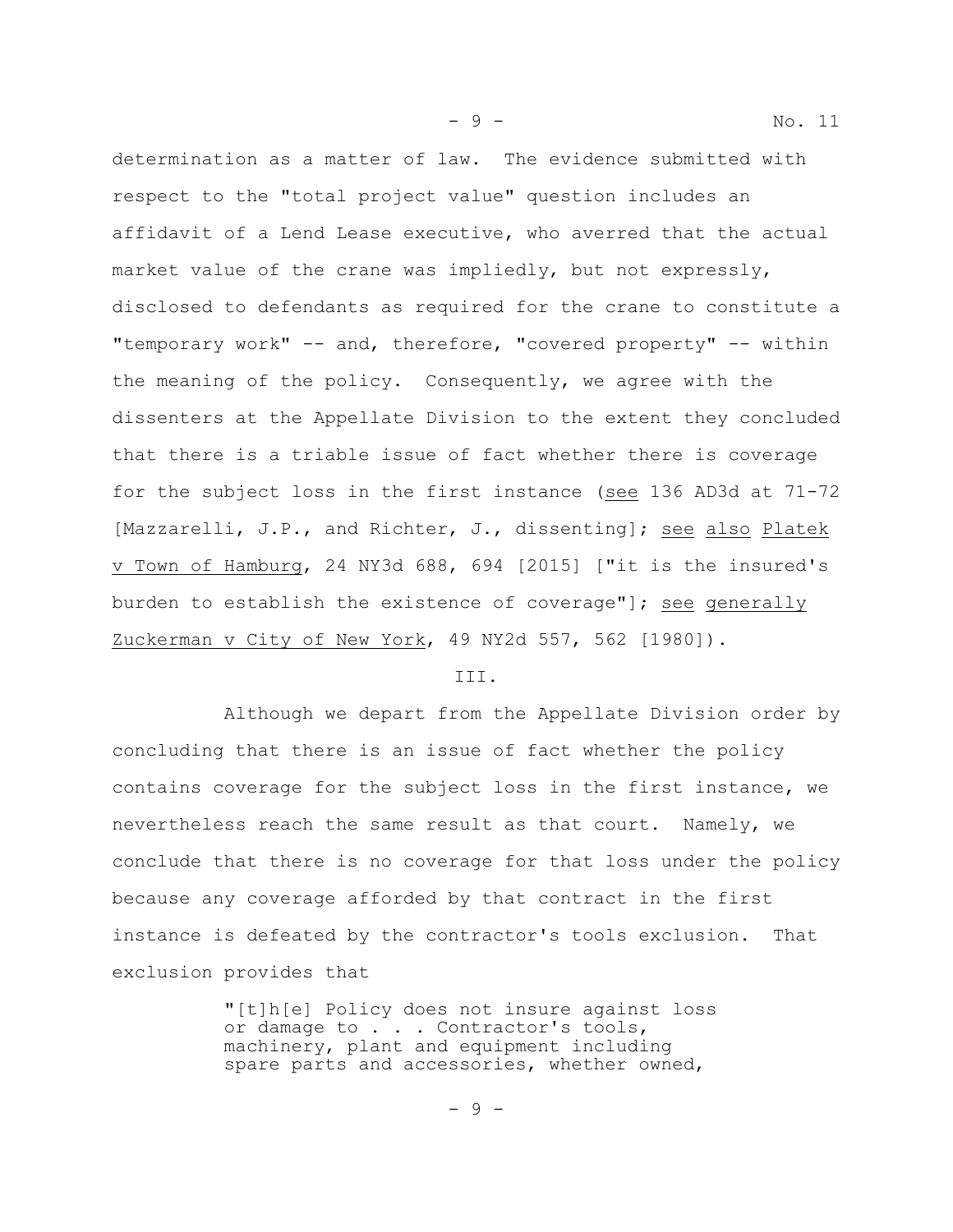loaned, borrowed, hired or leased, and property of a similar nature not destined to become a permanent part of the **INSURED PROJECT\***, unless specifically endorsed to the Policy."

"'[B]efore an insurance company is permitted to avoid policy coverage, it must satisfy the burden which it bears of establishing that the exclusions or exemptions apply in the particular case, and that they are subject to no other reasonable interpretation'" (Dean v Tower Ins. Co. of N.Y., 19 NY3d 704, 708 [2012], quoting Seaboard Sur. Co. v Gillette Co., 64 NY2d 304, 311 [1984] [internal citations omitted]). Extell, in particular, contends that defendants cannot have met that burden here because the crane is not a "tool" or "equipment" within the meaning of the contractor's tools exclusion. The subject exclusion, however, also defeats coverage for "machinery," and the crane falls squarely within this definition of that term. "Machinery" means, among other things, "machines in general or as a functioning unit," and "machine" is defined as "a mechanically, electrically, or electronically operated device for performing a task" (Merriam-Webster's Collegiate Dictionary 744 [11th ed 2003]). Although Extell submitted evidence that "components of [the crane were] to remain permanently part of the building following the completion of construction," those "components" consisted primarily of reinforcements and ties, and the record conclusively reflects that the principal parts of the crane were "not destined to become a part of the [building]" upon the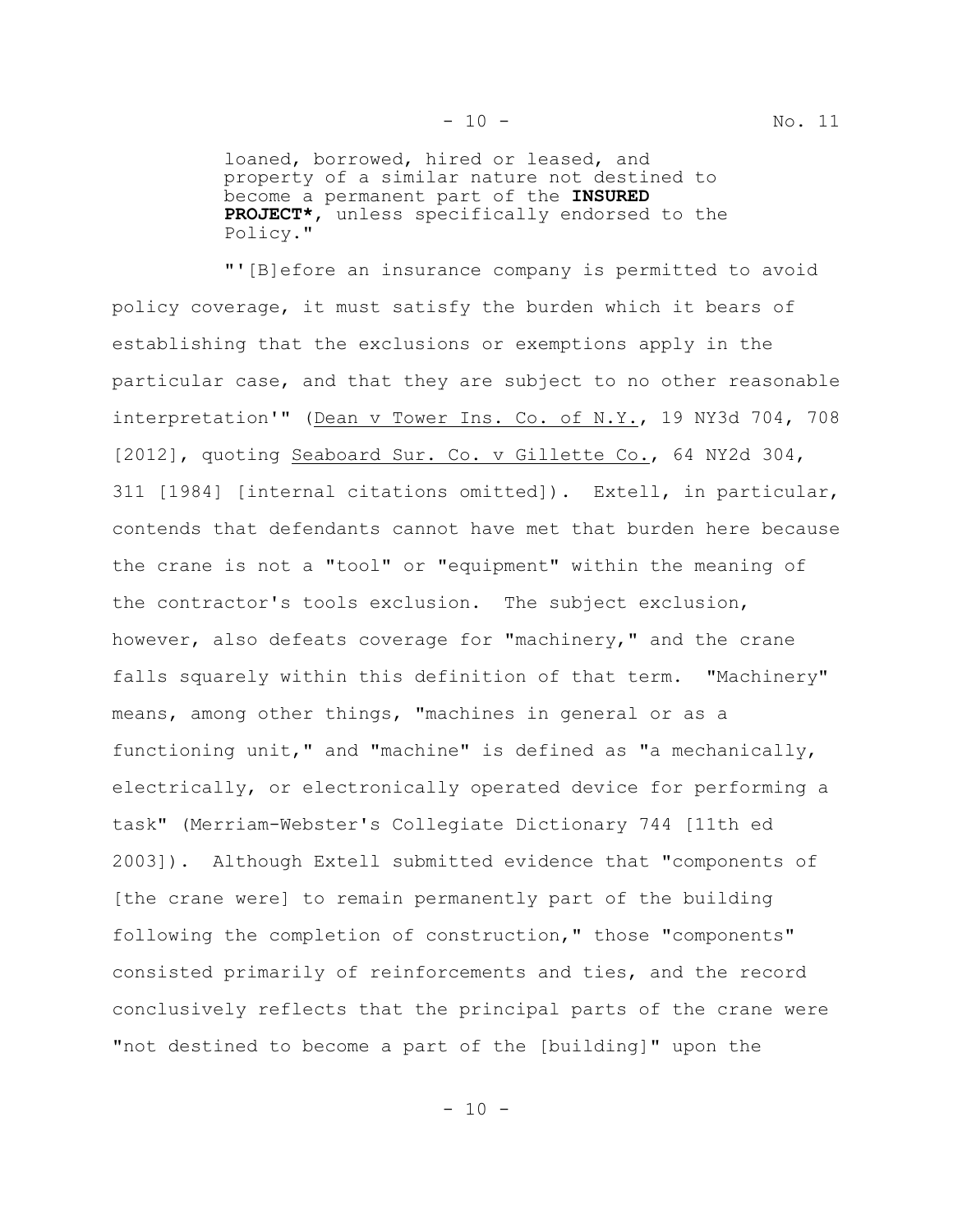completion of construction. To that end, we conclude the contractor's tools exclusion applies to the crane.

We further conclude that there is no force to plaintiffs' effort to avoid application of that exclusion on the ground that it is so broad as to render coverage afforded under the temporary works provision of the policy illusory. To be sure, "[a]n insurance agreement is subject to principles of contract interpretation" (Universal Am. Corp. v National Union Fire Ins. Co. of Pittsburgh, Pa., 25 NY3d 675, 680 [2015]), and an illusory contract  $--$  that is, "[a]n agreement in which one party gives as consideration a promise that is so insubstantial as to impose no obligation" -- is "unenforceable" (Black's Law Dictionary 370 [9th ed 2009]; see generally Thomas J. Lipton, Inc. v Liberty Mut. Ins. Co., 34 NY2d 356, 361 [1974]; Madawick Contr. Co. v Travelers Ins. Co., 307 NY 111, 118 [1954]). We agree with the Appellate Division, however, that "'[a]n insurance policy is not illusory if it provides coverage for some acts[ subject to] a potentially wide exclusion'" (136 AD3d at 60, quoting Associated Community Bancorp., Inc. v St. Paul Mercury Ins. Co., 118 AD3d 608 [1st Dept 2014] [internal quotation marks and citations omitted]).

Indeed, the contractor's tools exclusion does not defeat *all* of the coverage afforded under the policy's temporary works provision. That exclusion would not defeat coverage initially granted for such things as the cost of erecting

- 11 - No. 11

 $-11 -$